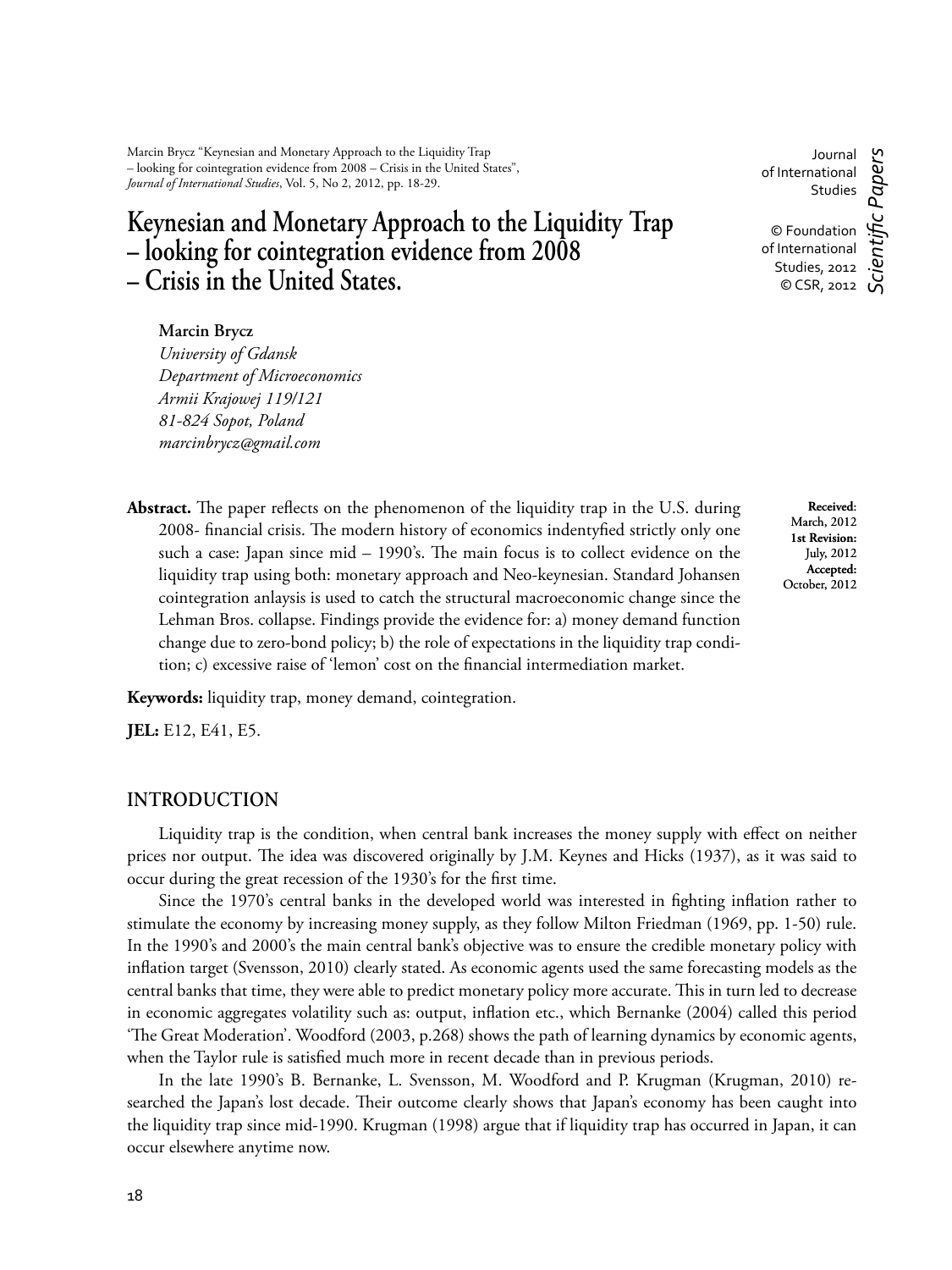Crisis 2008- and the quantitative easing policy in the United States, which was targeted not only to restore liquidity on the financial markets but also to lower right-tail of yield-curve, might cause elements of the liquidity trap. The aim of this paper so, is to find if some aspects of liquidity trap are visible in the United States.

The literature review shows two approaches to assessing liquidity trap. The standard Keynesian view augmented by rational expectation and the monetary, which focus on monetary aggregates cointegration. If evolutions of monetary aggregates become irrelevant to prices and output, economy may be caught into liquidity trap.

The paper is organized as follows: the two sections provide literature survey on Keynesian and monetary approach to liquidity trap. The third one asses some cointegration evidence and the fourth conclude.

### LIQUIDITY TRAP - KEYNESIAN APPROACH

Liquidity trap was originally discovered by J.M. Keynes (1936) and Hicks (1937). This phenomena is due to nominal interest rate positive only. When it is no possible to make lower nominal interest rate than zero, further monetary stimulation of aggregate demand is ineffective. Additionally LL curve is sloped upward since an increase of income and further it goes into perfect inelastic (Hicks, 1937). The model has got into standard macroeconomic textbook and was not developed much until famous Krugman's paper (1998). According to Krugman (1998), the lack of economists' interest in this filed was due to the lack of faith that liquidity trap will ever happen.

Krugman (1998) sheds new light on liquidity trap, which was proposed by standard IS-LM model. Krugman's model combines interest rate, consumption, money supply and expectations:

$$
1 + i = \frac{P^*}{DP} \left(\frac{y^*}{y}\right)^{\rho}
$$
\n<sup>(1)</sup>

Where: i – interest rate, D – discount factor,  $P^*$  - future price level, P – current price level,  $y^*/y$  - the relation between future output (expected) and current output,  $\rho$  – relative risk aversion. The relation (1) can be viewed as a model, which assumes sticky or flexible futures prices. The risk aversion coefficient comes from agent's utility function, as they are to decide whether they won't to buy bonds at interest rate i or spend money on consumption (which drives output). Therefore if future prices remains fixed  $(P^*)$ , any raise in current prices (P) will produce future deflation, as higher P means lower i and i cannot be negative. If nominal interest rate was negative, agents would hold money instead of bonds. When interest rate is close to zero bonds and money become perfect substitutes and further increase in money supply will not change neither output nor price level.

The Krugman's (1998) model incorporated financial intermediation in the above. The evidence for financial intermediation to liquidity trap is also visible in the evolution of monetary aggregates. In Japan for example monetary base in years 1994-97 rose by 25.6 per cent, while bank credit rose only by .9 per cent (Krugman 1998, table 7). Similar data provided Friedman and Schwartz (1963, table A-1). Between 1930 and 1933 in the United States currency held by public rose by ca. 46 per cent, while commercial bank total deposits fall by ca. 41 per cent<sup>1</sup>. As it was associated with banking crisis that had begun in the early 1930. Krugman's (1998) provides a way to escape the liquidity trap. This is a credible overshoot of inflation target by central bank. In other words central bank should set agent's expectations of the future price level to rise.

Krugman (1998), figure 3, shows that high power money more than doubled this period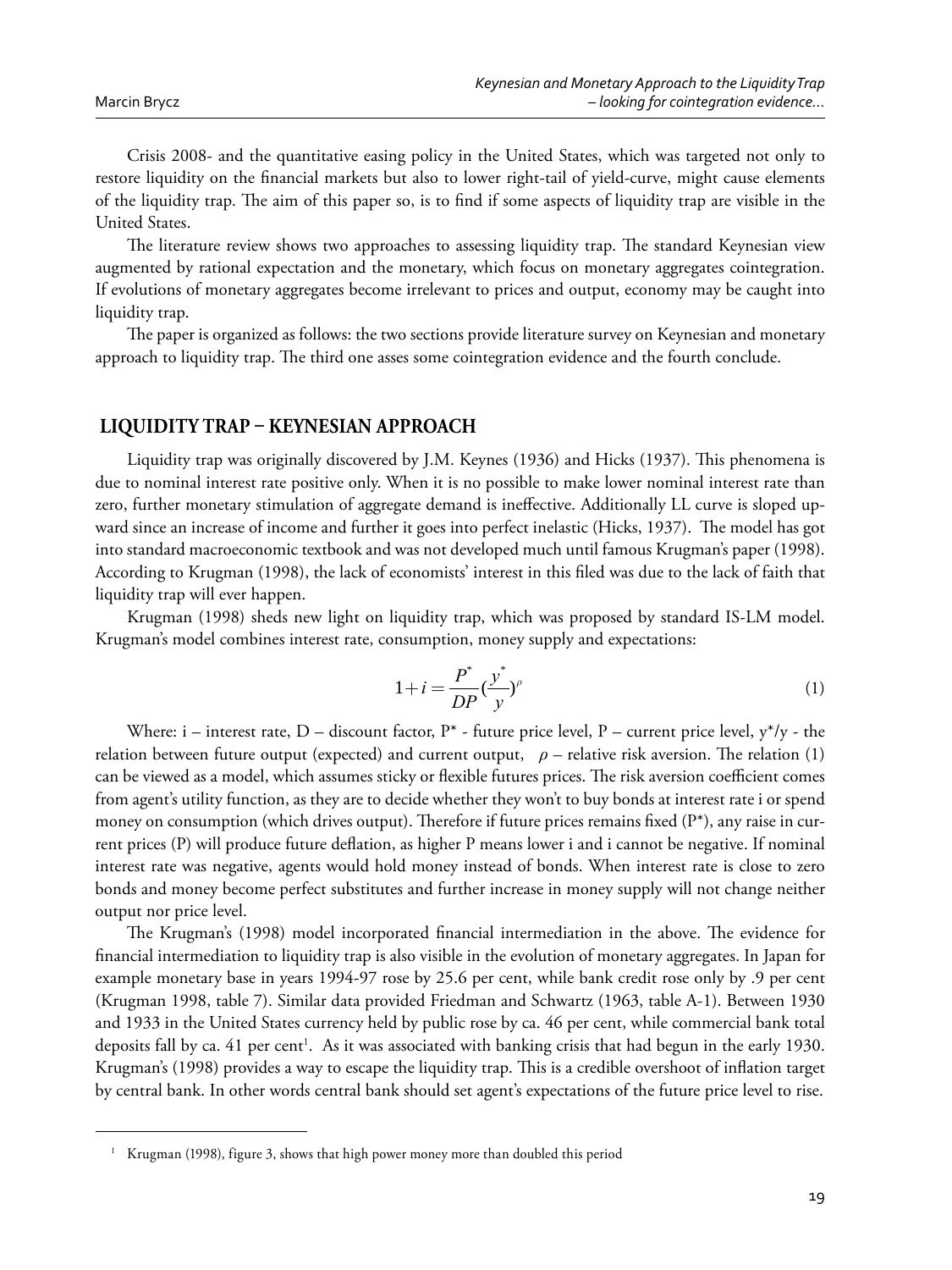Sevensson (2001) sketched an open economy model that analysis the evolution of output gap, domestic inflation, CPI-inflation and real interest rate in a condition of liquidity trap:

Sevensson (2001) sketched an open economy model that analysis the evolution of output gap, domestic inflation, CPI-inflation and real interest rate in a condition of liquidity trap:

$$
\pi_{t+1} = \alpha_{\pi} \pi_t + (1 - \alpha_{\pi}) \pi_{t+2} + \alpha_{y} y_{t+1} + \alpha_{q} (q_{t+1} - q) + \epsilon_{t+1}
$$
\n(2a)

$$
y_t \equiv y_t^d + y_t^n \tag{2b}
$$

$$
y_{t+1}^n = \gamma_y^n y_t^n + \eta_{t+1}^n \tag{2c}
$$

$$
y_{t+1} = \beta_y y_t - \beta_\rho \rho_{t+1} + \beta_y^* y_{t+1}^* + \beta_q (q_{t+1} - q) - (\gamma_y^n - \beta_y) y_t^n + \eta_{t+1}^d - \eta_{t+1}^n
$$
 (2d)

$$
\rho_t \equiv \sum_{\tau=0}^{\infty} \left( r_{\tau+1} - r \right) \tag{2e}
$$

$$
r_t \equiv i_t - \pi_{t+1} \tag{2f}
$$

$$
r_t^T = \frac{1}{T} \sum_{\tau=0}^T r_{t+\tau} \tag{2g}
$$

$$
\rho \approx T(r_t^T - r) \tag{2h}
$$

Where:  $\alpha, \beta, \gamma, \rho$  are parameters to estimate, above relation are in logarithms; asterisk (\*) denotes the foreign economic aggregates (eg. y\* - rest of the world output).

The relation (2a) is a hybrid-forward-looking Phillips curve in which expected inflation rate  $\pi_{t+1}$  is determined by inflation inertia  $\pi$ , expected inflation rate in the future  $\pi$ <sub>*t*+2</sub> and  $\alpha$ <sub>π</sub> parameter denotes rule-of-thumb of the hybrid-forward-looking expectation. In other words agent's expectations of the future price level are based on both past inflation evolution (inflation inertia) and expected future economic trends that will influence on the price level. The current output  $y_i$  (2b) is the outcome of the output gap and long term potential output (the model assumes exogenous shock as well -  $\eta^n_{t+1}$ ).

The relation (2d) shows how liquidity trap condition enters the expected output. The expectation is the central issue in assessing liquidity trap in the Keynesian model. The future output  $(y_{t+1})$  is caught into liquidity trap by  $\rho_{t+1}$ , the expected deviation of the real interest rate from the steady-state real interest rate (natural interest rate in Kunt Wicksell's sense). When agents expect the real interest rate not to fall, they will expect no raise in current output in the future; assuming everything equal domestic demand will not raise, until monetary authority lower the real interest rate in the future. The latter one is sensitive to the monetary policy credibility. (2f) explain real interest rate as the (log) difference between nominal interest rate and in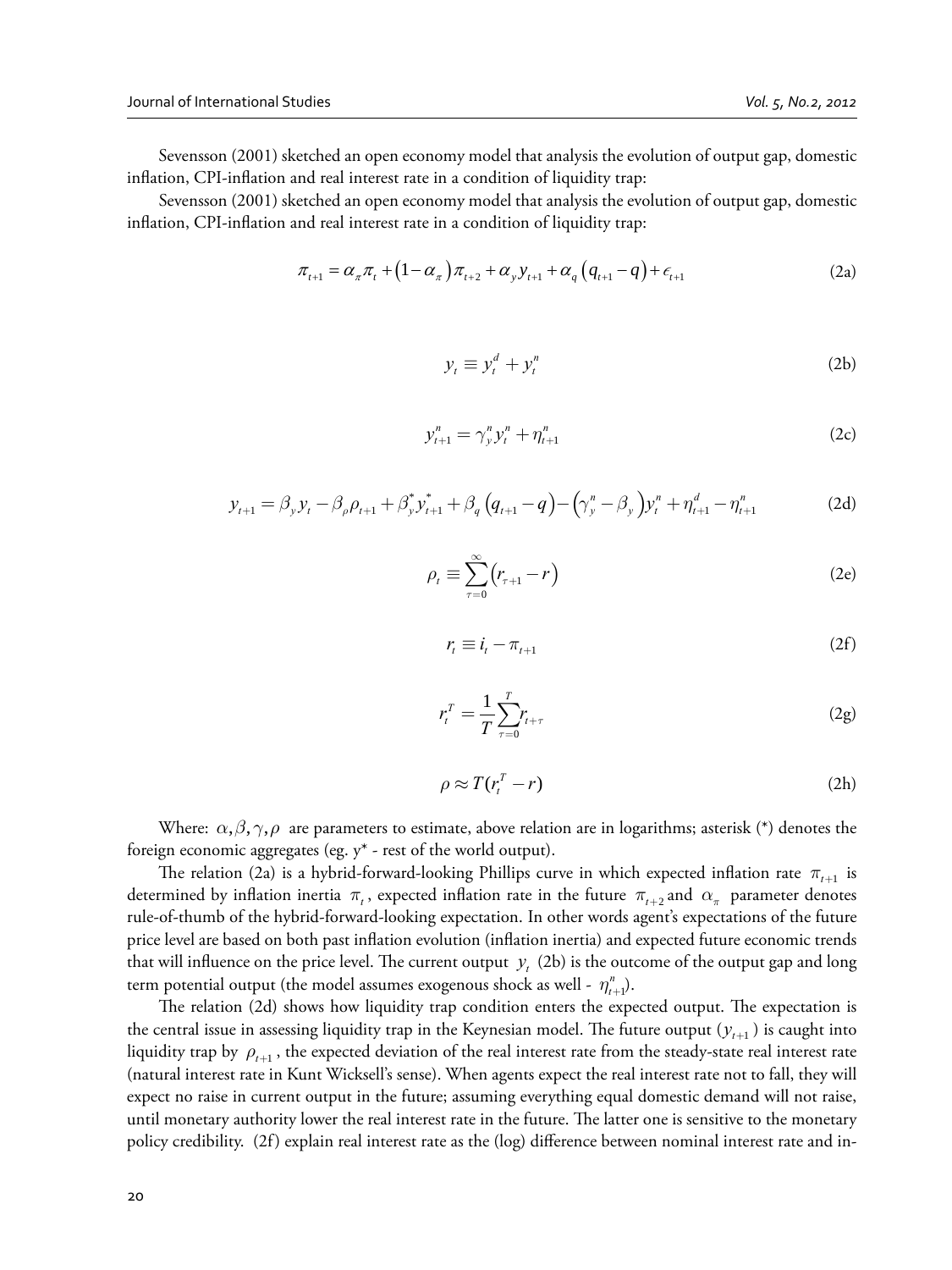flation. (2g and 2h) are the yield curve – relation between interest rate and instrument's maturity. Eggertson and Woodford (2003) concludes that in a condition of zero-interest bond, different maturity assets turn to be perfect substitutes

In the Keynesian approach liquidity trap condition can be seen through market friction in the financial intermediation sector. Bernanke and Gertler (1995) introduce the term 'external finance premium'. The premium comes from the 'lemons problem' directly. Financial intermediation assesses the borrowers' creditworthiness, which cost is incorporated to the 'external finance premium'. The level of an average 'premium' is varying over the business cycle. Usually during the economic downturn 'premium' raises, which in turn makes the interest rate that entrepreneurs and consumers faces higher; even though central bank's short-term interest rate is very low. The raise in cost of 'lemons' in some circumstances can sharply decrease the transaction volume, as suggested by Akerlof (1970). Kacperczyk and Schnabl (2010) shows that financial market in the United States was blocked by the problem of 'lemons'. Liquidity trap in that sense should occur, when financial sector is reluctant to lend money to private sector in spite of high banks reserves. This condition is somehow similar to the mentioned above problem of natural interest rate, as the 'premium' raises the nominal interest rate. Martens and Raven (2011) evidence shows, that credit channel in the United States depressed the expectations and hence caused the liquidity trap recession recently.

# LIQUIDITY TRAP - MONETARY APPROACH

Friedman's 'helicopter drop' in some way excluded the existence of liquidity trap. If there is an additional and unanticipated increase in money stocks that inhabitance holding, there will be an increase in spending due to change in relation between marginal utility of holding money and marginal utility of possession of goods and services which was in equilibrium before. In other words people will spend additional money, which is provided by eg. central bank, because the new money changes the marginal-utility relation and finally economy reaches its equilibrium with higher prices (Stein, 1970).

Among small number of publications, which were published in pre-Kurgman (1998) times, we can find an interesting example of Grandmont and Laroque (1976). They consider the statement: "the demand for money may tend to infinity when the rate of interest goes to zero" (Grandmont and Laroque, 1976, p. 132). They conclude that liquidity trap arises in the condition of trade-off between the short run demand for long-terms bonds and short run money stock. The model can be sketched briefly as follows:

In the closed economy are: central bank, which issues *fiat* money by open market bond purchase; there is the spot market for: goods, money and bonds; there are assets prices and good prices; on the spot market agents expect future prices of assets and goods

When central bank open market purchases tend to infinity, assets prices tend to infinity too; eventually the money value is rising as long as agents expect goods prices not to rise.

When agents expect rise in goods prices, the value of money tends to zero.

Eventually there is a short run trade-off between long-term bonds and money stock, which is depended on expectation of future goods prices or assets prices.

Bank accounting identity:

$$
M = -(b^{j} - \sum_{i} b_{i}(t-1)) / r + \sum_{i} b_{i}(t-1)
$$
\n(3)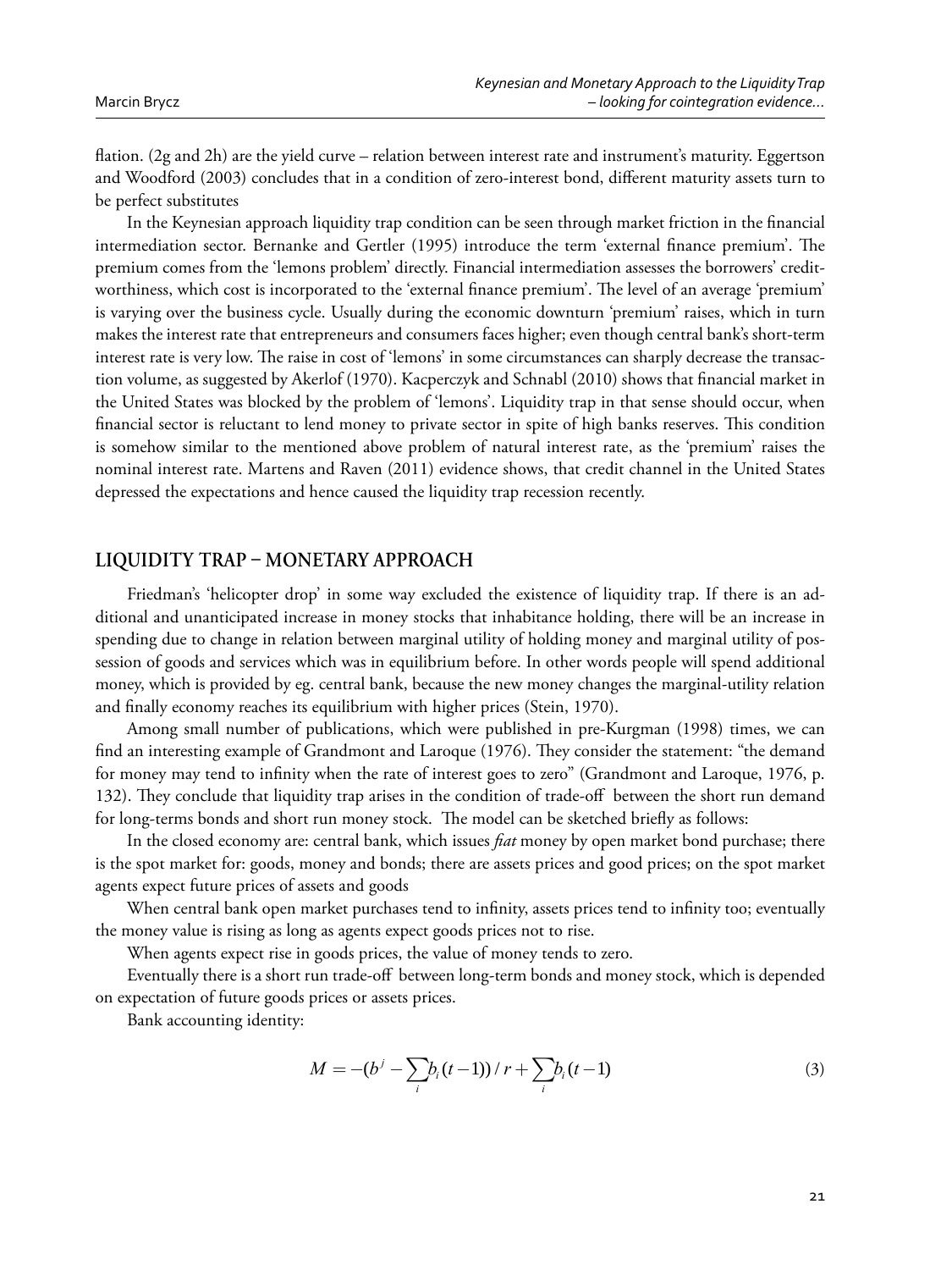Where M denotes money demand, b' – amount of bonds outstanding held by central bank, b<sub>i</sub> are bonds hold by investors,  $r$  – the interest rate set by central bank and t is time. The model assumes that M tends to infinity when r tends to zero under liquidity trap condition.

Japan is now the most vital example of liquidity trap since the middle of 1990's, as there is a vast of papers exploring this case from monetary approach. Fujiki and Watanabe (2004) assumed the existence of liquidity trap "as a nonlinear M1 demand function with respect to the short-term nominal interest rate". Cointegration between real M1, real cash, demand deposits and Indices of Industrial Production, call rate failed to reject the null hypothesis of no cointegration. Bae, Kakkar, Ogaki (2006) have also test the liquidity trap conditions in case when money demand is infinitely elastic as the consequence of zero-interests bond. They estimated the following money-demand equations:

$$
\frac{M_t}{P_t Y_t} = \beta_0 + \beta_1 i_t + u_t \tag{4a}
$$

$$
\frac{M_t}{P_t Y_t} = \beta_0 + \beta_1 \ln \frac{1 + |i_t|}{|i_t|} + u_t
$$
\n(4b)

Where: *i* – is the short-term interest rate, P is a price level, Y is the output and M is the money supply measure; all in logarithms. The test for liquidity trap was to check whether functional better fits the data. They conclude that non-linear money demand function fits better to the Japanese data and it is an evidence for liquidity trap

# LIQUIDITY TRAP - LOOKING FOR THE U.S. EVIDENCE IN THE 2008- CRISIS

The aim of the study is to find evidence on liquidity trap in the United States during the unconventional monetary policy introduced by Ben Bernanke in period after Lehman Bros. collapse in september 2008. This example is somewhat different from Japanese case.



 $2008 = 2009 = 2010 = 2011$ 

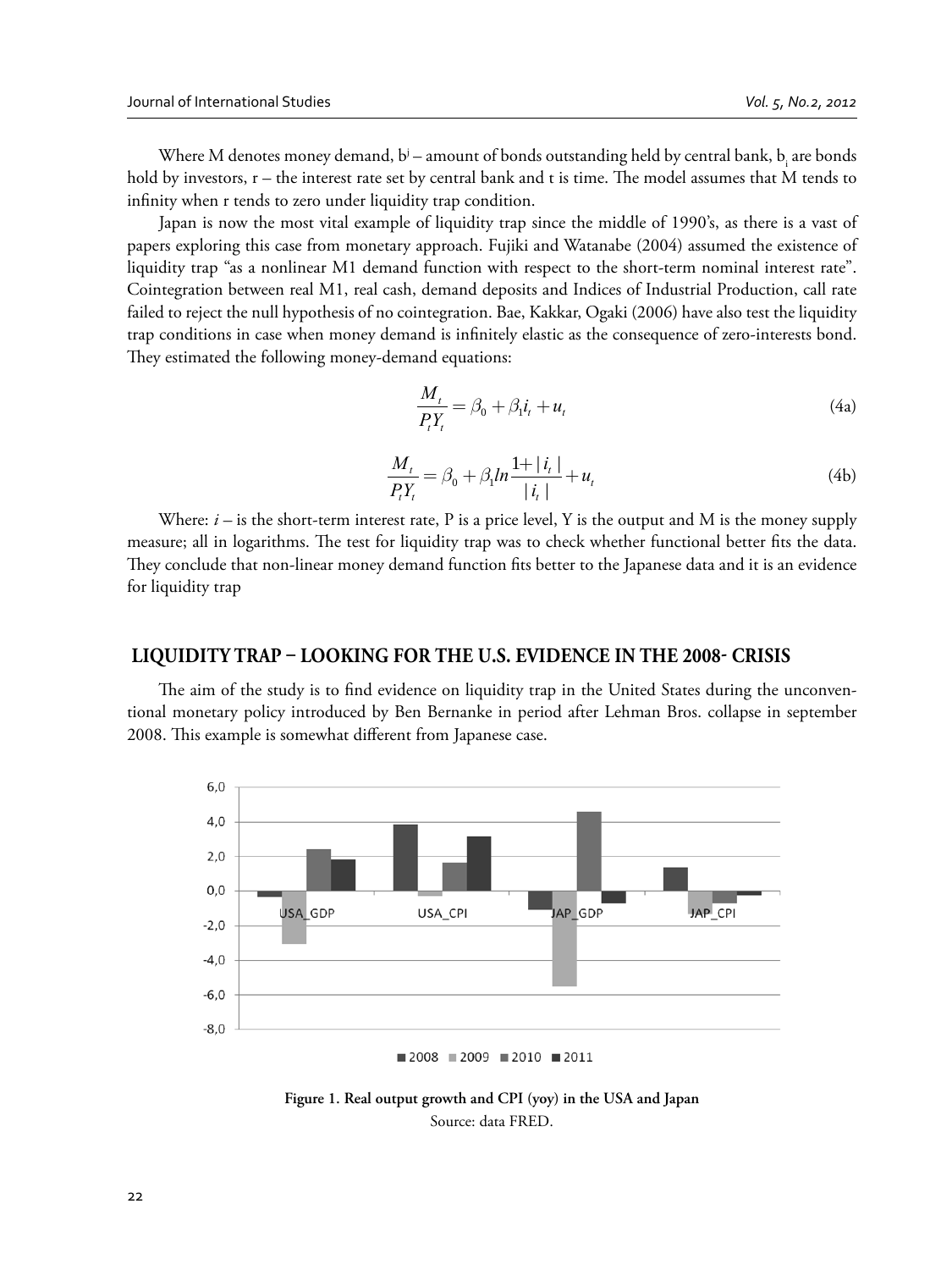Figure 1 shows the evolution of the main economics aggregate in the USA and Japan. The Japan case, as stressed in the literature is the classical liquidity trap. In the USA overall inflation rate is positive and output rose in the 2010 and 2011.



**Figure 2. Monetary base as the share of real GDP in the U.S. and Japan** Source: data FRED and Bank of Japan.

On the other hand the share of the monetary base in GDP rose sharply in the US since quantitative easing policy was introduced (2008-2009), similar to the Japan's case. In the beginning of the 2000's National Bank of Japan introduced large-scale asset purchase, which caused the raise of the share of monetary base in real GDP (figure 2)

The monetary approach in the assessing the liquidity trap will be based on money demand equation. The theory of money assumes that real cash balance should be relevant to the real economic activities. As stated above liquidity trap can be assessed by transactional money demand function. Estimating long-run relation is limited by data availability – quarterly sample is too short. Kruszka (2004) estimated money demand using monthly data. This model measures income elasticity of money with respect to income  $a_{1}$ , which should be positive and  $a_2$  is money demand elasticity with respect to interest rate, which should be negative.

$$
(m-p)_t = a_1 y_t + a_2 i_t + \epsilon_t \tag{5}
$$

Where:  $(m - p)$  is the real cash balance, y – measure of output, i – interest rate,  $\pi$  – inflation; all in logarithms. The first step in assessing the liquidity trap in the U.S. during 2008- crisis is to proof that longrun relation of money-demand equation changed or there is no cointegration between the money balance and interest rate or output measure (as Japan's evidence suggests). Periods 1992m1 – 2008m8 and 2008m9  $-2012m11$  will be compared. Standard Johansen test of contiegration applies for (5). The procedure need integrated time trends, so the first step is to run unit root test. The data used are:  $(m - p)$  – monetary aggregate divided by price level. Monetary Base, M1, M2 and CPI;  $y -$  is the measure of economic activity, which provide transactional money demand – Industrial Production Index (INDPRO) and Real Retail and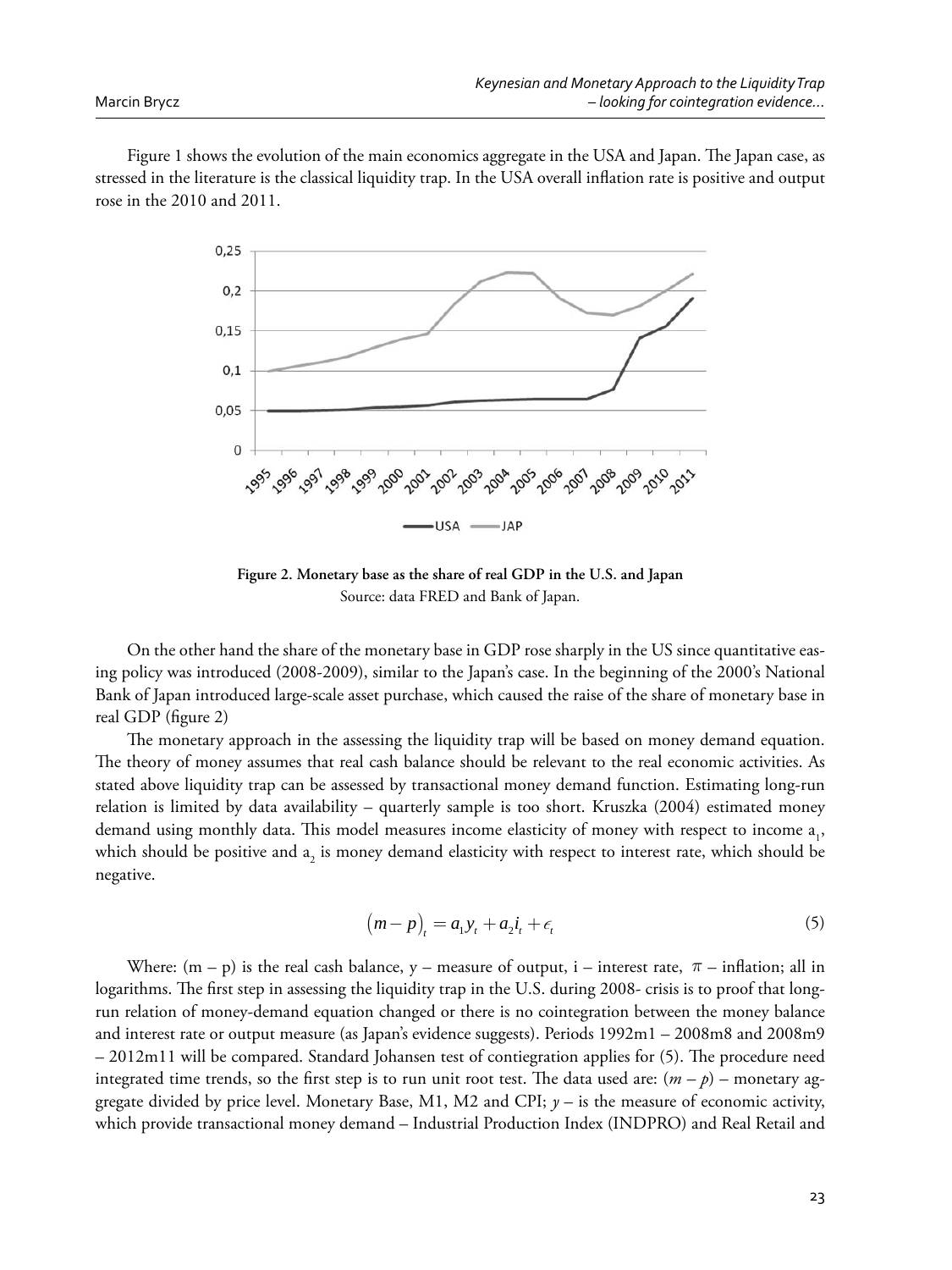Food Service Sales (RRSFS) are used; finally *i* is the interest rate 3-Month Treasury Constant Maturity Rate (DGS3MO).

The accounting procedure for U.S. monetary aggregates indicates that Monetary Base is the currency in circulation plus deposits held by all depository institutions. M1 on the other hand is currency in circulation without bank vaults. The raise in the Monetary Base was associated with the raise in bank reserves, which means that banks are reluctant to lend money to other banks and public and set aside excessive reserves. For this reason *bank reserves* (WRESBAL) will be in the analysis included.

Table 1

| Subsample          | Monetary base<br>in $(m - p)$ | $M1$ in $(m)$<br>$- p$ ) | $M2$ in $(m)$<br>$- p$ ) | $\nu$ - retail<br>sales | $\nu$ industrial<br>production |        | Bank<br>reserves |
|--------------------|-------------------------------|--------------------------|--------------------------|-------------------------|--------------------------------|--------|------------------|
| $1992m1 - 2008m8$  | 1,7134                        | 0.5411                   | 1,7108                   | 1,7092                  | 1,6039                         | 0.4400 | 0,9950           |
| $2008m9 - 2012m11$ | 0.8818                        | 0.9421                   | 0.9026                   | 0.8714                  | 0.7536                         | 0.4523 | 0,8886           |
| $1992m1 - 2012m11$ | .6173                         | 0.6084                   | 1.9948                   | 1,7230                  | 1,5348                         | 1.2028 | 0.9140           |

The KPSS Unit root test for data used in (5) in levels

Source: own calculations.

The critical value at the 5% level of significance is 0,463. All the variables in the table 1 are integrated processes. A questionable is the interest rate as the process is integrated in the period 1992m1 – 2012m11 and is not integrated in the subsamples.

Table 2

| Subsample          | $H_0: r = 0$               |            |            | $H_0: r = 1$      |
|--------------------|----------------------------|------------|------------|-------------------|
|                    | monetary base in $(m - p)$ |            |            |                   |
|                    | Eigenvalue                 | Trace Test | Eigenvalue | <b>Trace Test</b> |
| $1992m1 - 2008m8$  | 0,1262                     | 55,46*     | 0,0999     | 29,15             |
| $2008m9 - 2012m11$ | 0,5739                     | 75,68*     | 0,3746     | $32,18*$          |
|                    | $M1$ in $(m-p)$            |            |            |                   |
| $1992m1 - 2008m8$  | 0,1208                     | 56,95*     | 0,0799     | $31,85*$          |
| $2008m9 - 2012m11$ | 0.4627                     | $67,16*$   | 0.3785     | 35,48*            |
|                    | $M2$ in $(m-p)$            |            |            |                   |
| $1992m1 - 2008m8$  | 0,1452                     | $63,41*$   | 0.0827     | $32,81*$          |
| $2008m9 - 2012m11$ | 0.4447                     | $65,21*$   | 0,3761     | $35.21*$          |

Johansen test of cointegration rank in (5)

Source: own calculations. Data: FRED  $(*)$  denotes rejection of the null hypothesis at 5% significance.

Findings in table 2 provide that there is at least one cointegrating vector among analyzed variables.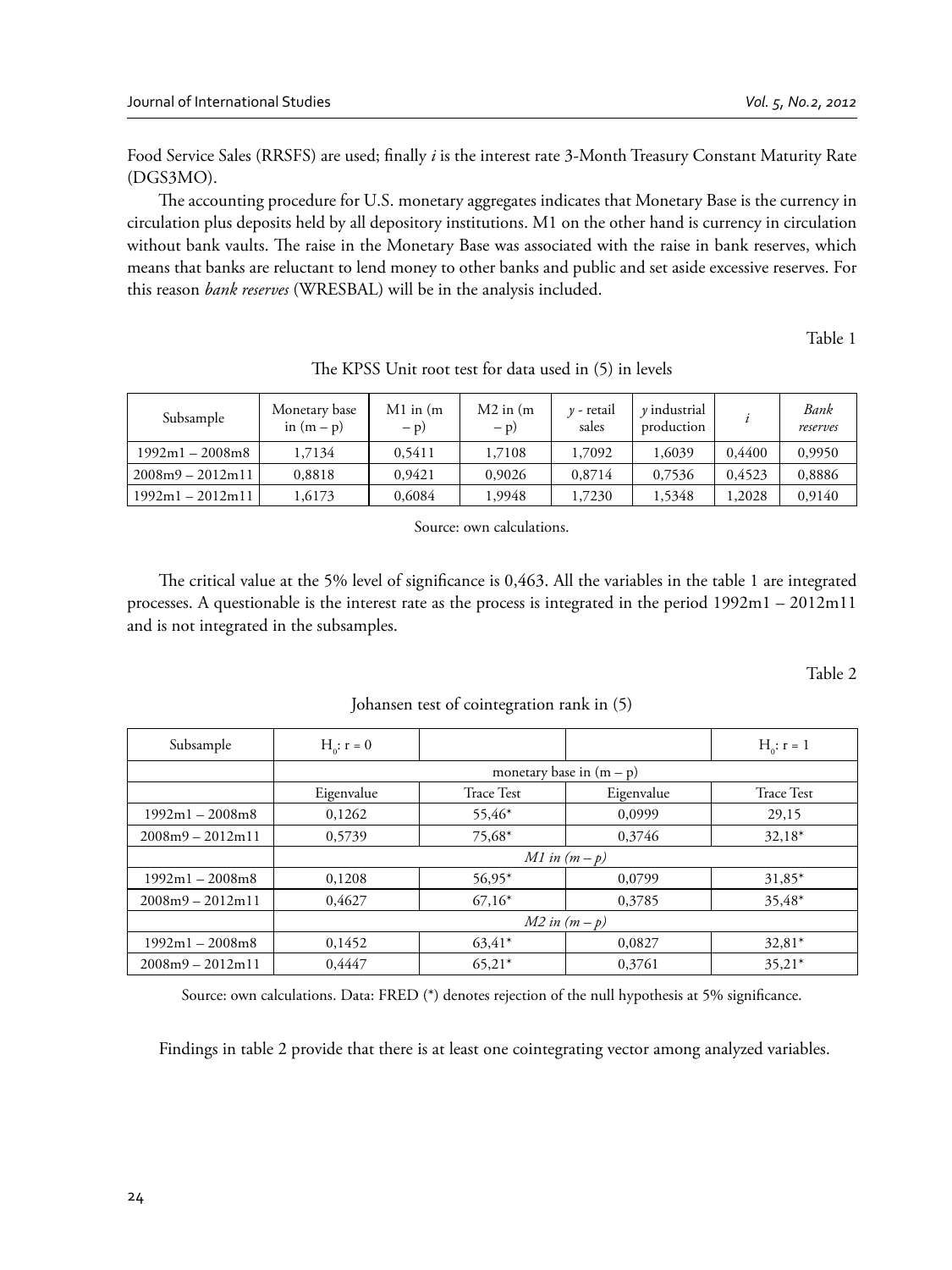Table 3

Subsample  $m-p$  $y<sub>i</sub>$  (retail sales)  *(industrial prod.) i monetary base in (m – p)* 1992m1 – 2008m8 1,000 1,000 -1,4405 (0,1383) 0,000 0,1282  $(0,1147)$ -0,7889 (0,0786) 0,0492 (0,006) 0,0827 (0,018) 2008m9 – 2012m11 1,000 1,000 -0,5163 (2,2606) 0,000 -2,0299 (1,9548) -2,4740 (0,4832) -0,0025 (0,0276) 0,0004 (0,0270) *M1 in (m – p)* 1992m1 – 2008m8 1,000 1,000 -0,9038 (0,2614) 0,0000 1,1555 (0,2175) 0,6787 (0,108) 0,0402  $(0,014)$ 0,0983 (0,0281) 2008m9 – 2012m11 1,000 1,000 17,73  $(4,1)$ 0,000 -18,97 (3,6) -2,4800 (0,4078) -0,0399  $(0,0559)$ -0,0460  $(0,0223)$ *M2 in (m – p)* 1992m1 – 2008m8 1,000 1,000 -0,8428 (0,5448) 0,0000 -0,6526 (0,4841) -1,4568 (0,1267) 0,0283 (0,0232) 0,0320  $(0,0265)$ 2008m9 – 2012m11 1,000 1,000 72,77 (14,0) 0,000 -69,47 (12,42) -1,099 (0,2900) -0,0794 (0,1827) -0,0500 (0,0158)

Normalized cointegrating vectors for (5)

Source: own calculations; data: FRED. Standard errors are in parentheses.

Outcomes in the table 3 show the structural change between periods 1992-2008 and 2008-2012. The period 1992-2008 indicate a stable relation as suggested by (5). The elasticity of demand for money with respect to interest rate seems to be stable and is ca.  $0.03 - 0.04$ , which means that raise in the interest rate by one pp. decrease the demand for legal tender by 0,03 – 0,04 percent. Kruszka (2004) for example found similar elasticity in the Eastern Europe. In the period 2008 – 2012 the mentioned elasticity turns to be negative or insignificant. On the other hand income elasticity of demand for money increases, which indicate that money demand, tends to infinity, when the interest rate approaches to zero, as monetary approach to the liquidity trap suggests.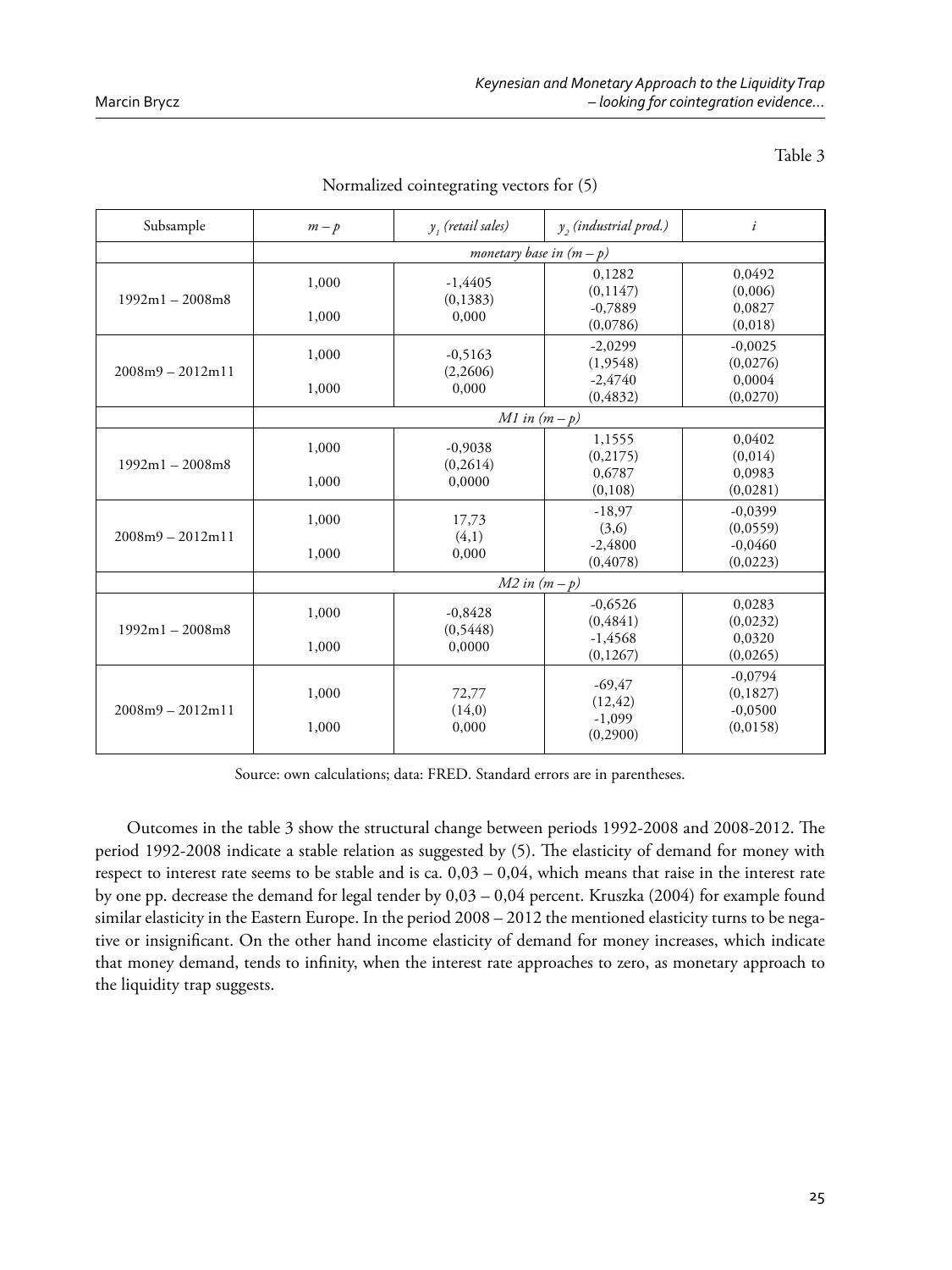#### Table 4

| Subsample          | $H_{0}: r = 0$ |                   |                                              | $H_c: r = 1$      |
|--------------------|----------------|-------------------|----------------------------------------------|-------------------|
|                    |                |                   | monetary base in $(m - p)$ and bank reserves |                   |
|                    | Eigenvalue     | <b>Trace Test</b> | Eigenvalue                                   | <b>Trace Test</b> |
| $1992m1 - 2008m8$  | 0,0373         | 9,8197            | 0,0122                                       | 2,3964            |
| $2008m9 - 2012m11$ | 0,9736         | 187,97*           | 0,0500                                       | 2,6192            |

#### Johansen test of cointegration rank between real money balance and bank reserves

Source: own calculations. Data: FRED  $(*)$  denotes rejection of the null hypothesis at 5% significance.

Table 5

#### Normalized cointegrating vectors for real money balance and bank reserves

| Subsample                                    | $m-p$ | bank reserves         |  |  |  |
|----------------------------------------------|-------|-----------------------|--|--|--|
| monetary base in $(m - p)$ and bank reserves |       |                       |  |  |  |
| $1992m1 - 2008m8$                            | 1,000 | 9,6436<br>(2,9873)    |  |  |  |
| $2008m9 - 2012m11$                           | 1,000 | $-0,5176$<br>(0,0556) |  |  |  |

Source: own calculations; data: FRED. Standard errors are in parentheses.

Findings in the table 4 and 5 assess the cointegration between real money balance and bank reserves. According to the credit channel theory, cost of 'lemons' catch the economy into liquidity trap. Raise in money supply will be not transmitted to the price level or output gap, as excessive money supply is set aside as a reserves in the central bank.

The cointegration between real money, when using Monetary Base as monetary aggregate is insignificant in the period 1992-2008.<sup>2</sup> In the period  $2008 - 2012$  the significance of cointegration is very high, which indicate that raising Monetary Base was strictly associated with the raise in bank reserves.

Neo-Keynesian approach to the liquidity trap comes from economic expectations strictly. Since expectations to the future economic growth are absent, aggregate demand will not raise, as stated in the relation  $(1)$  and  $(2)$ . The data used to asses this approach are: the difference between the expected retail sales (University of Michigan Sentiment Index –  $\gamma^*$ ) and actual real retail sales (RRSFS) -  $\gamma$ ; the interest rate: 3-Month Treasury Constant Maturity Rate  $(DGS3MO) - i$ . The data are prepared as follows:

$$
\frac{y^*}{y} = 1000 * \frac{Sentiment Index}{Real Retail Sales}.
$$

<sup>&</sup>lt;sup>2</sup> Note that in the Monetary Base reserves held by credit institutions are inculded.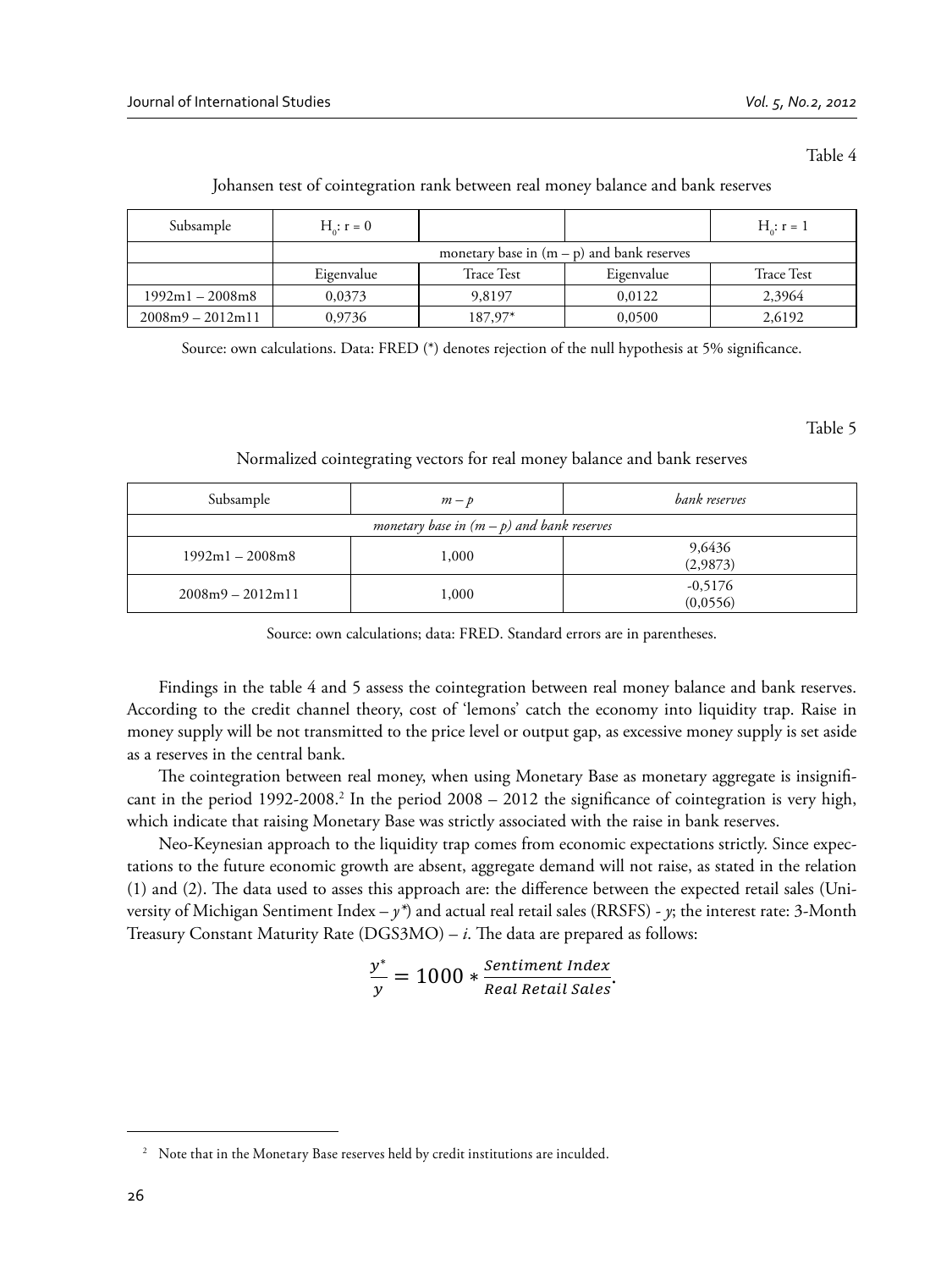Table 6

| Subsample         | <b>KPSS</b> | PP        |
|-------------------|-------------|-----------|
| $1992m1 - 2008m8$ | 1.4397      | $-0.4804$ |
| $2008m9 - 2012m6$ | 0,1338      | $-2,8817$ |
| $1992m1 - 2012m6$ | 1.7541      | $-1,0170$ |

# The KPSS and PP Unit root test for in levels for  $y^*$ /y

Source: own calculations.

In the table 6 all the subsample are integrated according to PP unit root test at 5% significance level, but KPSS indicate that in the period 2008m9 – 2012m6 *y\*/y* is not integrated.

Table 7

Johansen test of cointegration rank between *i* and *y\*/y*

| Subsample          | $H_{0}: r = 0$ |                   |            | $H_0: r = 1$ |
|--------------------|----------------|-------------------|------------|--------------|
|                    | Eigenvalue     | <b>Trace Test</b> | Eigenvalue | Trace Test   |
| $1992m1 - 2008m8$  | 0.0297         | 5,8927            | 0,000      | 3,8417       |
| $2008m9 - 2012m11$ | 0,2393         | 19,22*            | 0.1344     | $6.6421*$    |

Source: own calculations. Data: FRED  $(*)$  denotes rejection of the null hypothesis at 5% significance.

Table 8

Normalized cointegrating vectors for *i* and *y\*/y*

| Subsample                                    |       | 1/7/1     |  |  |
|----------------------------------------------|-------|-----------|--|--|
| monetary base in $(m - p)$ and bank reserves |       |           |  |  |
| $1992m1 - 2008m8$                            | .000. | $-4.2459$ |  |  |
| $2008m9 - 2012m11$                           | ,000  | $-20,881$ |  |  |

Source: own calculations. Data: FRED  $(*)$  denotes rejection of the null hypothesis at 5% significance.

Outcomes from cointegration shows that there is no cointegration in the period 1992 – 2008 between interest rate and the  $\gamma^*$ /y. In the period 2008 – 2012 cointegration is significant at 5% level. The sign of normalized vector is consistent with the theory suggested in  $(1)$ . In case of fixed future expectations  $(y^*)$ , any raise in retail sales creates expected decrease in current sales, as real interest rate raises (higher *y* means higher *i*). Hence economy delivers equilibrium interest rate no matter the nominal production, as suggested by Krugman (1998).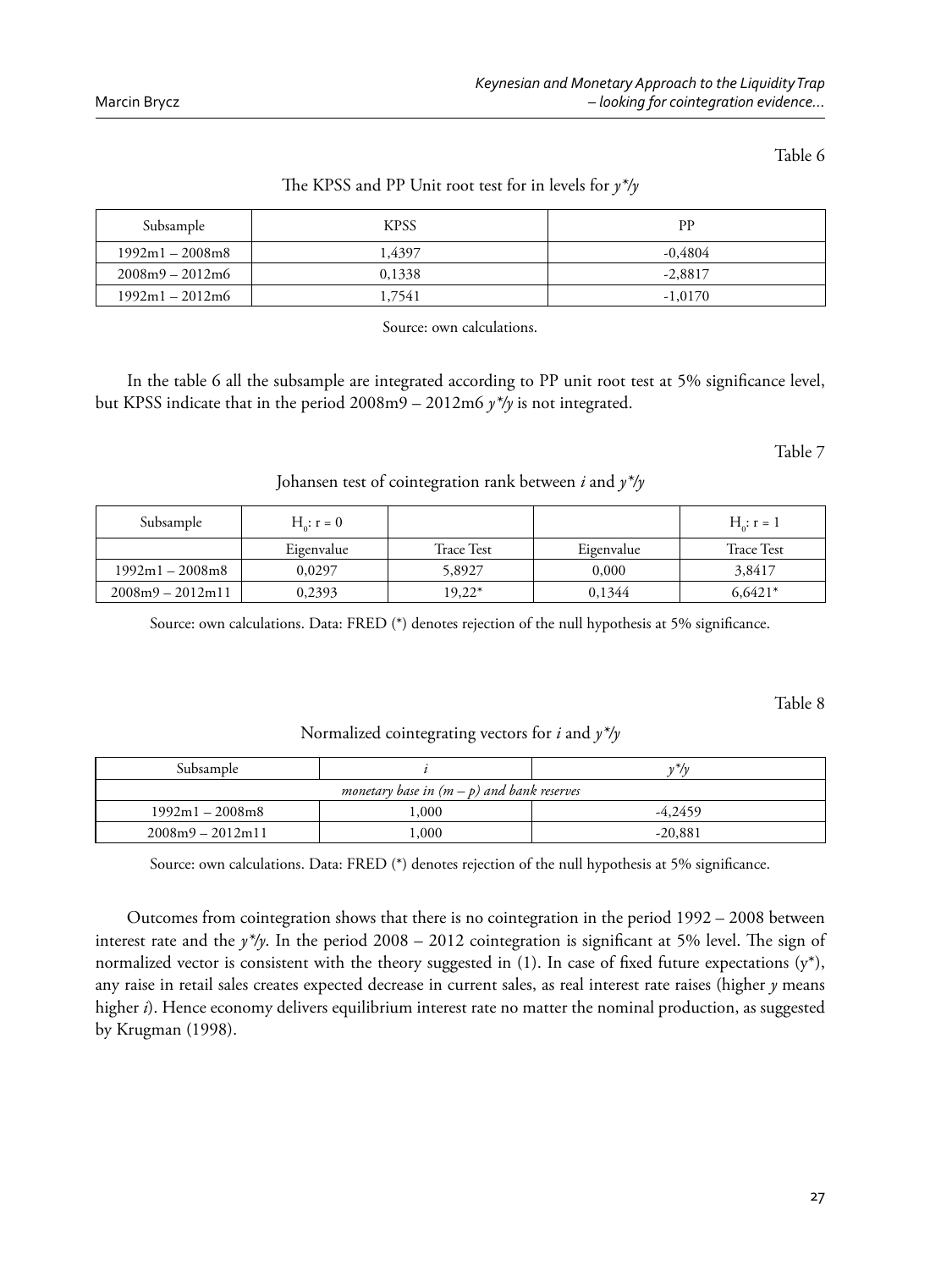## **CONCLUSIONS**

Liquidity trap occurs, when violent monetary stimulation is not transformed by economy to rise in prices and output. Usually central bank enlarges monetary aggregates by bonds purchase. The aim of such a monetary policy is to: a) lower interest rates, as excessive demand raise bond's price, hence lower the interest rate, b) provide economy with more cash holding instead of holding longer-maturity assets. As monetary theory predicts larger cash holding and low interest rate should deter economy from deflation and depression as Friedman suggests that great depression of the 1930's was caused by decrease of money supply in the economy.

On the other hand Keynesian approach suggests that when demand is reluctant to grow, excessive money supply will not raise prices and output, as bonds and money turns to be perfect substitutes, when interest rate tends to zero. An expectations seems to be crucial in monetary transmission channel. Unsuccessful monetary policy can caused by monetary intermediation frictions and associated cost of 'lemons'. Additional money supply will therefore be stored in banks' vaults instead of providing economy with the credit.

The aim of conintegration analysis is to confirm long-term relation between economic aggregate. The 2008- crisis has last only for four years, but using monthly data is possible to find some persistent economic relation. The analysis is based on comparison between 2008- crisis relation and those which was observed during the 1990's and 2000's. The outcome provides at least a structural change in the U.S. economy since Lehman Bros. collapse. The analysis provide an evidence of structural economy change suggesting the liquidity trap condition in following aspects: a) money demand elasticity with respect to the interest rate; b) money demand elasticity with respect to the income; c) raise a cost of 'lemons' in the financial intermediation sector; d) increased sensitivity of output expectations with respect to the interest rate.

Further research can assess the relation between different maturity interest rate, economic expectation and monetary aggregates.

#### **REFERENCES**

- Akerlof, G.A. (1970). "The Market for 'Lemons': Quality Uncertainty and the Market Mechanism". *Quarterly Journal of Economics* (The MIT Press) 84.
- Bae, Y., Kakkar, V., Ogaki, M. (2012), Money Demand in Japan and Nonlinear Cointegration, *Journal of Money, Credit and Banking*, Vol. 38, No. 6 (Sep., 2006), pp. 1659-1667.
- Bernanke, B. (1983), Nonmonetary Effects of the Financial Crisis in the Propagation of the Great Depression, *The American Economic Review*, Vol. 73, No. 3 (Jun., 1983), pp. 257-276.
- Bernanke, B. (2004), *The Great Moderation, At the meetings of the Eastern Economic Association*, Washington, DC February 20, 2004.
- Bernanke, B., Gertler, M. (1995), *Inside the Black Box: The Credit Channel of Monetary Policy Transmission* in: *Journal of Economic Perspectives*, vol. 9:4 pp. 27-48.
- Friedman, M. Schwartz, A.J. (1963), *A Monetary History of the United States 1867-1960*, Princeton University Press
- Friedman, M. (1969), *The Optimum Quantity of Money* in Milton Friedman ed. *The Optimum Quantity of Money and Other Essays*, Aldine Publishing Company, Chicago, 1-50.
- Fujiki, H., Watanabe, K. (2004), *Japanese Demand for M1 and Demand Deposits: Cross-Sectional and Time-Series Evidence from Japan*, Bank of Japan Discussion Paper No. 2004-E-12.
- Grandmont, J.M., Laroque, G. (1976), *The Liquidity Trap* in *Econometrica*, Vol. 44, No. 1 (Jan., 1976), pp. 129-135 Hicks, J.R. (1937), *Mr. Keynes and the 'Classics'*, Econometrica 5(2): 147-59.